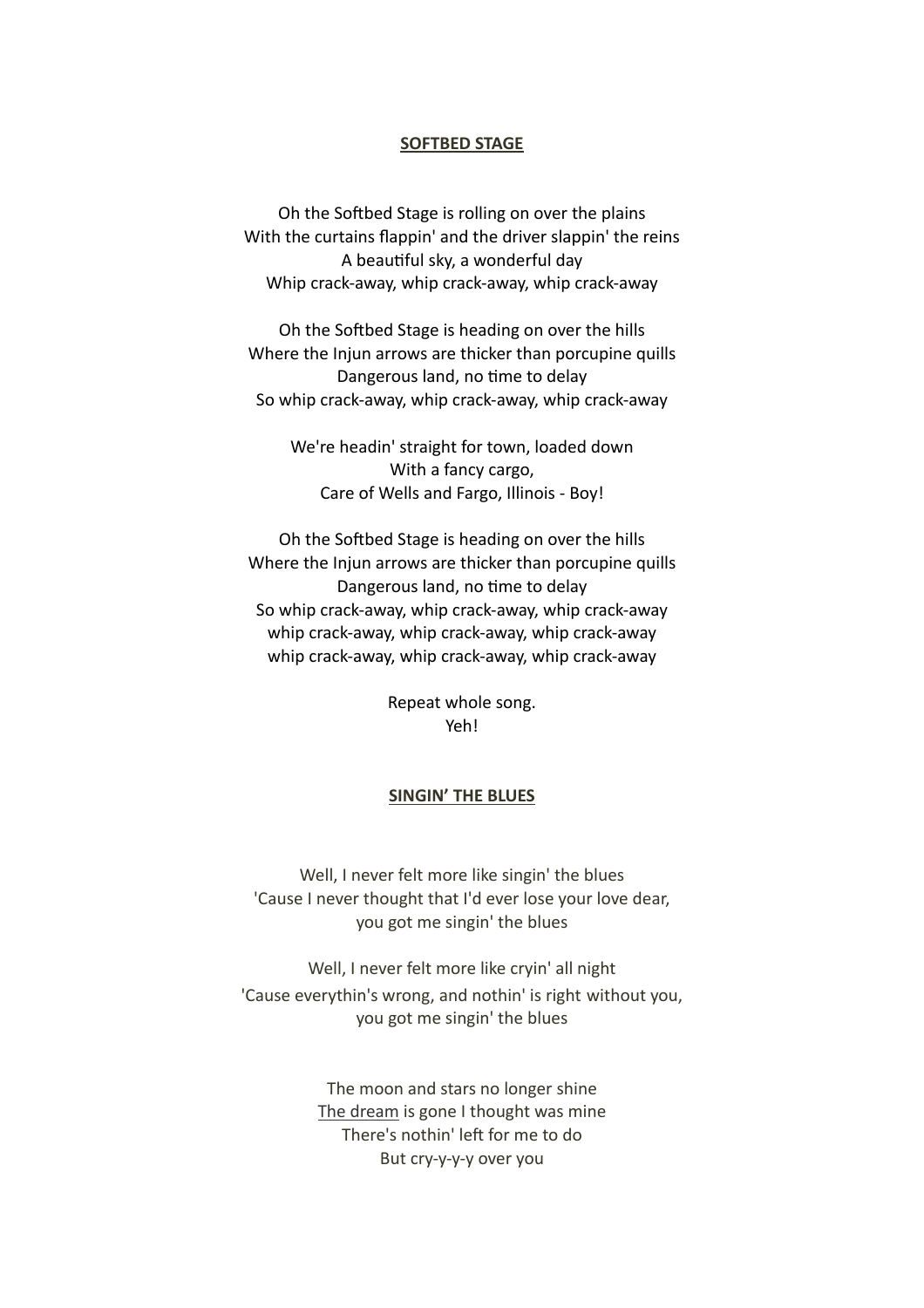Well, I never felt more like cryin' all night 'Cause everythin's wrong, and nothin' is right without you, you got me singin' the blues

#### **HONEY BUN**

A hundred and one pounds of fun, That's my little honey bun! Get a load of honey bun tonight.

I'm speakin' of my Sweetie Pie, Bun's decide who live and die, Ev'ry inch is packed with dynamite!

It's soft and round and fruity Have a spare one in my booty. They're both the same, With a different name 'Beauty' and 'Cutie.'

It's my baby, I'm its' Dad! Sometimes good and sometimes bad! I am caught and I don't wanna run, 'Cause I'm havin' so much fun with honey bun!

I am caught and I don't wanna run, 'Cause I'm havin' so much fun with honey bun!

Believe me sonny! I'm havin' so much fun with honey bun! Ain't bein' funny! Sonny, put your money…. on my honey bun!

### **DON'T FENCE ME IN**

### VERSE

Oh, give me land, lots of land under starry skies above Don't fence me in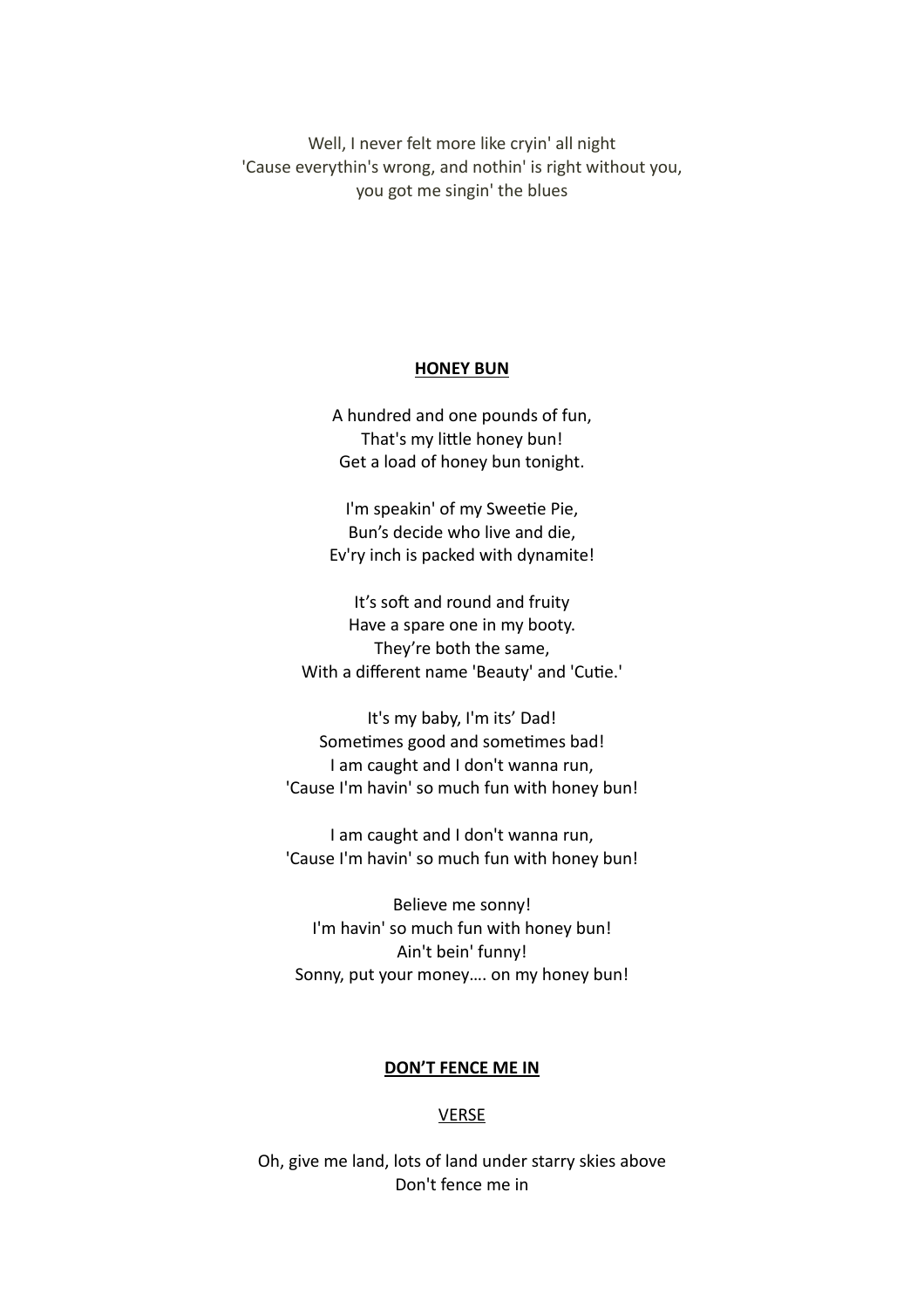Let me ride through the wide open country that I love Don't fence me in I want to ride to the ridge where the west commences And gaze at the moon till I lose my senses I can't look at hovels and I can't stand fences Don't fence me in

## BRIDGE

Just turn me loose, let me straddle my old saddle Underneath the western skies On my cayuse, let me wander over yonder Till I see the mountains rise

# **CHORUS**

I want to ride to the ridge where the west commences And gaze at the moon till I lose my senses I can't look at hobbles and I can't stand fences Don't fence me in Don't fence me in, No sir! Don't fence me in

DANCE: Verse

BRIDGE

**CHORUS** 

# **DOIN' WHAT COMES NATURALLY**

#### *Group 1 (left clump)*

Folks are dumb where I come from, They ain't had any learning. Still they're happy as can be Doin' what comes naturally

## *Group 2 (right clump)*

Doin' what comes naturally. Folks like us could never fuss With schools and books and learning. Still we've gone from A to Z, Doin' what comes naturally